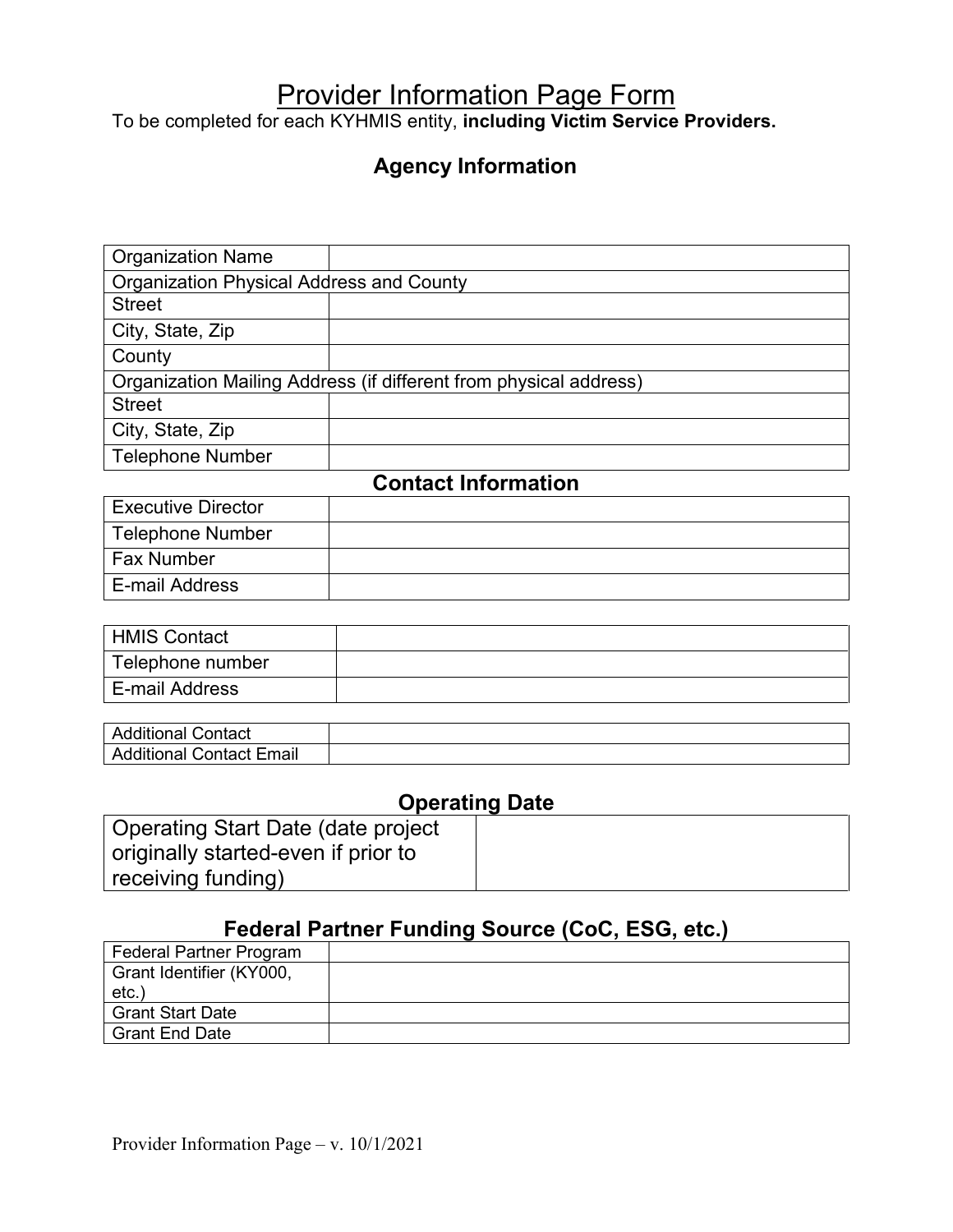#### **Program Information**

**Please complete for each program you administer and that is listed on the Housing Inventory Chart (Emergency Shelter, Transitional Housing, Permanent Housing, and HPRP)**. Depending on the number of housing programs you administer, you may have more than one of these forms to fill out for each program(s) used. Report the bed number as they are being used at the time of the Point-In-Time Count.

Each program with a bed should complete this section and make copies if you administer more than one housing program.

| <b>Project Name:</b>                                   |                                                                                                                                                                                                    |
|--------------------------------------------------------|----------------------------------------------------------------------------------------------------------------------------------------------------------------------------------------------------|
| HMIS Project Name (preference you would like):         |                                                                                                                                                                                                    |
| Program Type Code (please check only<br>one)           | <b>Emergency Shelter</b><br><b>Transitional Housing</b><br>Prevention<br>Rapid Re-housing<br><b>Permanent Supportive Housing</b><br><b>Services Only</b><br><b>Other</b><br><b>Street Outreach</b> |
| Housing Type: (please check one.)                      |                                                                                                                                                                                                    |
| <b>Dormitory Hotel/Motel</b>                           | Single Apartments (Non SRO) Units                                                                                                                                                                  |
| Non Applicable: Non-Residential Program                | Single Homes/Townhomes/Duplexes                                                                                                                                                                    |
| <b>Mass Shelter/Barracks</b>                           | Single Room Occupancy (SRO) Units                                                                                                                                                                  |
| <b>Shared Housing</b>                                  |                                                                                                                                                                                                    |
| Is this a Victim Services Provider                     |                                                                                                                                                                                                    |
| Yes                                                    |                                                                                                                                                                                                    |
| <b>No</b><br>Is this a VA Program? (please check one.) |                                                                                                                                                                                                    |
| Yes                                                    |                                                                                                                                                                                                    |
| <b>No</b>                                              |                                                                                                                                                                                                    |
| If yes, what type?                                     |                                                                                                                                                                                                    |
|                                                        |                                                                                                                                                                                                    |
| <b>SSVF</b>                                            | <b>VADOM</b>                                                                                                                                                                                       |
| <b>GPD</b>                                             | <b>HUD VASH</b>                                                                                                                                                                                    |

#### **CoC Code**

| CoC Code Start Date |  |
|---------------------|--|
| CoC Code End Date   |  |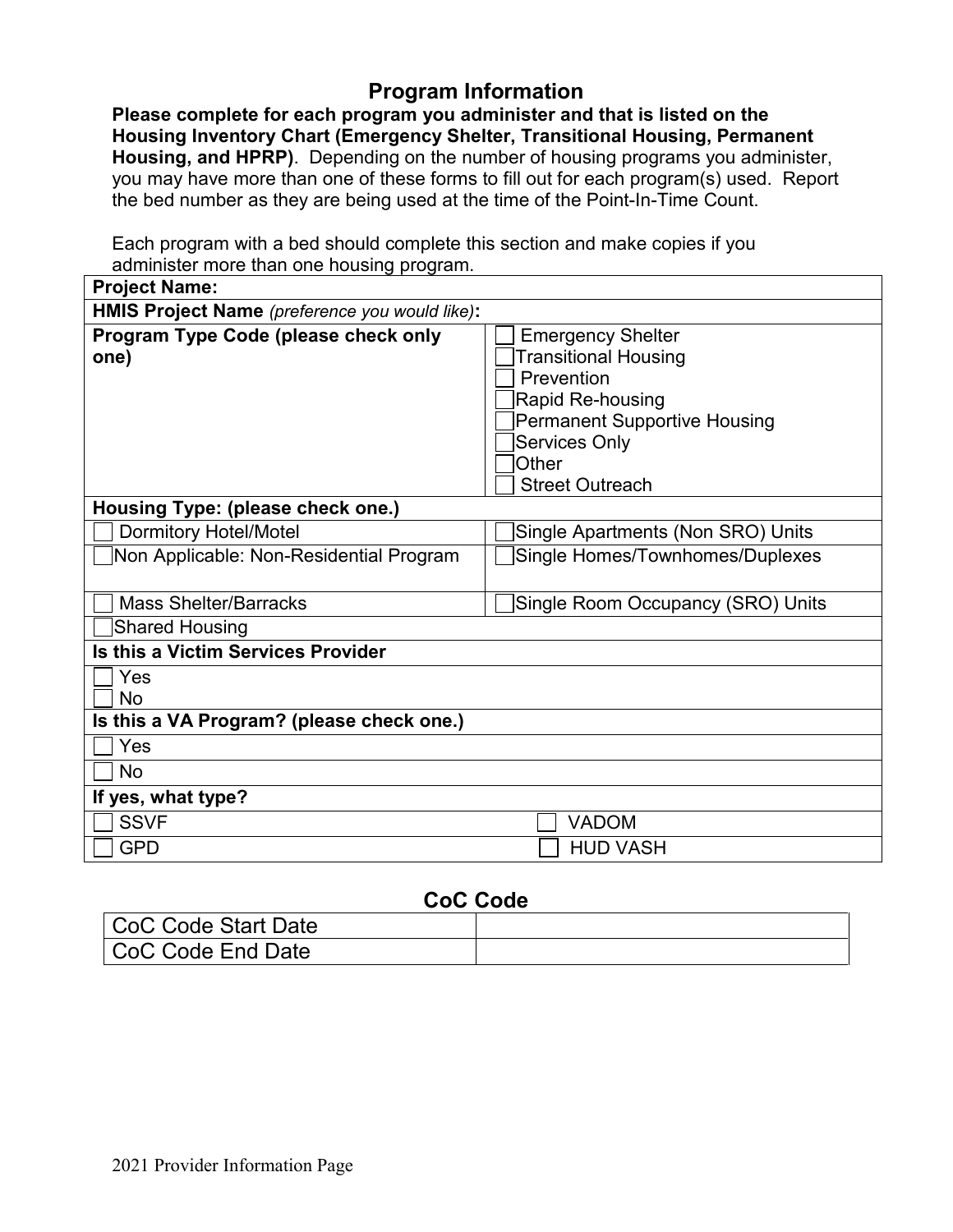#### **Bed Unit Inventory**

One or more Bed and Unit Inventory information records must be recorded for each program. A program that serves households with at least one adult and one child, households with only children, and households without children will need one filed out for each household type. Bed and Unit Inventory information records in order to track inventory information by household type. If a program provides different types of beds (i.e. year round, and seasonal), then a separate record is established for each bed type. If a program has voucher and facility based beds, then a separate record is established for each type.

| <b>HMIS Project Name:</b> |                                            |                                                     |                            |
|---------------------------|--------------------------------------------|-----------------------------------------------------|----------------------------|
| Bed Type:                 | $\Box$ Facility Based                      | $\Box$ Voucher                                      | ∩ Other                    |
| Target Pop. A             | Target Pop B.                              | Does this program receive<br><b>McKinney Vento?</b> |                            |
| Please Select.            | Please Selec   Please Select. Please Selec |                                                     | Please Select Please Selec |

| <b>Beds</b><br>Households<br>with at least<br>one adult and<br>one child | Units<br>Households<br>with at least<br>one adult and<br>one child | Beds<br>Households<br>without<br>Children | Units<br><b>Households</b><br>without<br>Children | <b>Beds</b><br>Households<br>with only<br>Children | Units<br><b>Households</b><br>with only<br>Children | <b>HMIS Beds</b><br>Households<br>with at least<br>one adult and<br>one child | <b>HMIS Beds</b><br>Households<br>without<br>Children | <b>HMIS</b><br>Households<br>with only<br>children |
|--------------------------------------------------------------------------|--------------------------------------------------------------------|-------------------------------------------|---------------------------------------------------|----------------------------------------------------|-----------------------------------------------------|-------------------------------------------------------------------------------|-------------------------------------------------------|----------------------------------------------------|
|                                                                          |                                                                    |                                           |                                                   |                                                    |                                                     |                                                                               |                                                       |                                                    |

| <b>HMIS</b><br>Participation<br><b>Start Date</b> | <b>HMIS</b><br>Participatio<br>n End Date | Year<br>Round<br><b>Beds</b> | Year<br>Round<br>Units | Chronically<br>Homeless Beds<br>(PSH Only) | Total<br>Seasonal<br>Beds (ES<br>Only) | Seasonal<br><b>Beds</b><br>Availability in<br>HMIS (ES<br>Only) | Seasonal<br><b>Beds</b><br>Availability<br>Start Date<br>(ES Only) | Seasonal<br><b>Beds</b><br>Availability<br>End Date<br>(ES Only) | Overflow<br><b>Beds</b> | PIT Count |
|---------------------------------------------------|-------------------------------------------|------------------------------|------------------------|--------------------------------------------|----------------------------------------|-----------------------------------------------------------------|--------------------------------------------------------------------|------------------------------------------------------------------|-------------------------|-----------|
|                                                   |                                           |                              |                        |                                            |                                        |                                                                 |                                                                    |                                                                  |                         |           |

Provider Information Page – v. 10/1/2021